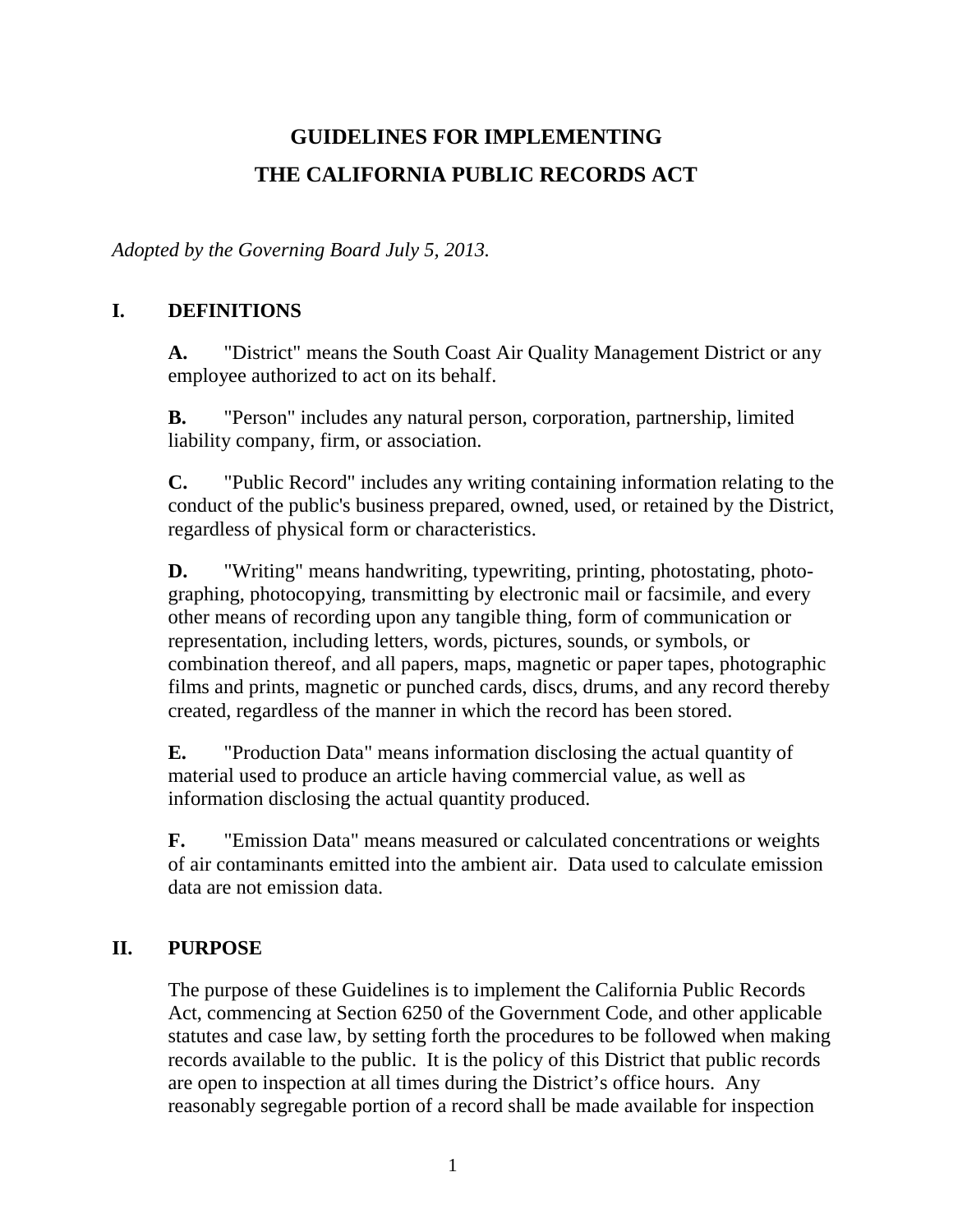after deletion of the portions that are exempted by law. It is also the policy of this District that except for public records exempt from disclosure by express provisions of law, copies of reasonably-described identifiable records shall be made available with minimal delay to the requesting party. An exact copy shall be provided unless impracticable to do so.

# **III. EXAMPLES OF RECORDS AVAILABLE TO THE PUBLIC**

- **A.** All air or other pollution monitoring data, including data compiled from stationary sources. [Gov. Code Sec. 6254.7(b)].
- **B.** All information, analyses, plans, or specifications that disclose the nature, extent, quantity, or degree of air contaminants or other pollution, which any article, machine, equipment, or other contrivance will produce, which any air pollution control district or any other state or local agency or district requires any applicant to provide before the applicant builds, erects, alters, replaces, operates, sells, rents, or uses such article, machine, equipment, or other contrivance, unless the information is exempt from disclosure by express provision of law. [Gov. Code Secs. 6254.7(a) and (d)].
- **C.** All air pollution emission data, including those emission data which constitute trade secrets as defined in Gov. Code Sec. 6254.7(d). Data used to calculate emission data are not emission data for the purposes of these guidelines, and data which constitute trade secrets and that are used to calculate emission data are not public records and are not available to the public. [Gov. Code Sec. 6254.7(e)].
- **D.** Permits to operate, permits to construct, permit application forms 400A, supplemental applications to forms 400-A, potential to emit reports, health risk assessments, site inspection reports, source test reports, asbestos records, emission reduction credit certificates, new source review balances, and notices of violation. (The inspector's report and other investigatory material may be withheld until a settlement agreement is reached or the case is concluded.)
- **E.** Data used to calculate the costs of obtaining emission offsets are not public records. If the District issues a permit to construct to an applicant who is required to obtain offsets pursuant to District rules and regulations, the following data are public records: the year the offset transaction occurred; the amount of offsets purchased by pollutant, and the cost of the offsets purchased by pollutant. If the application is denied, the data shall not be a public record. [Gov. Code Sec. 6254.7(f)].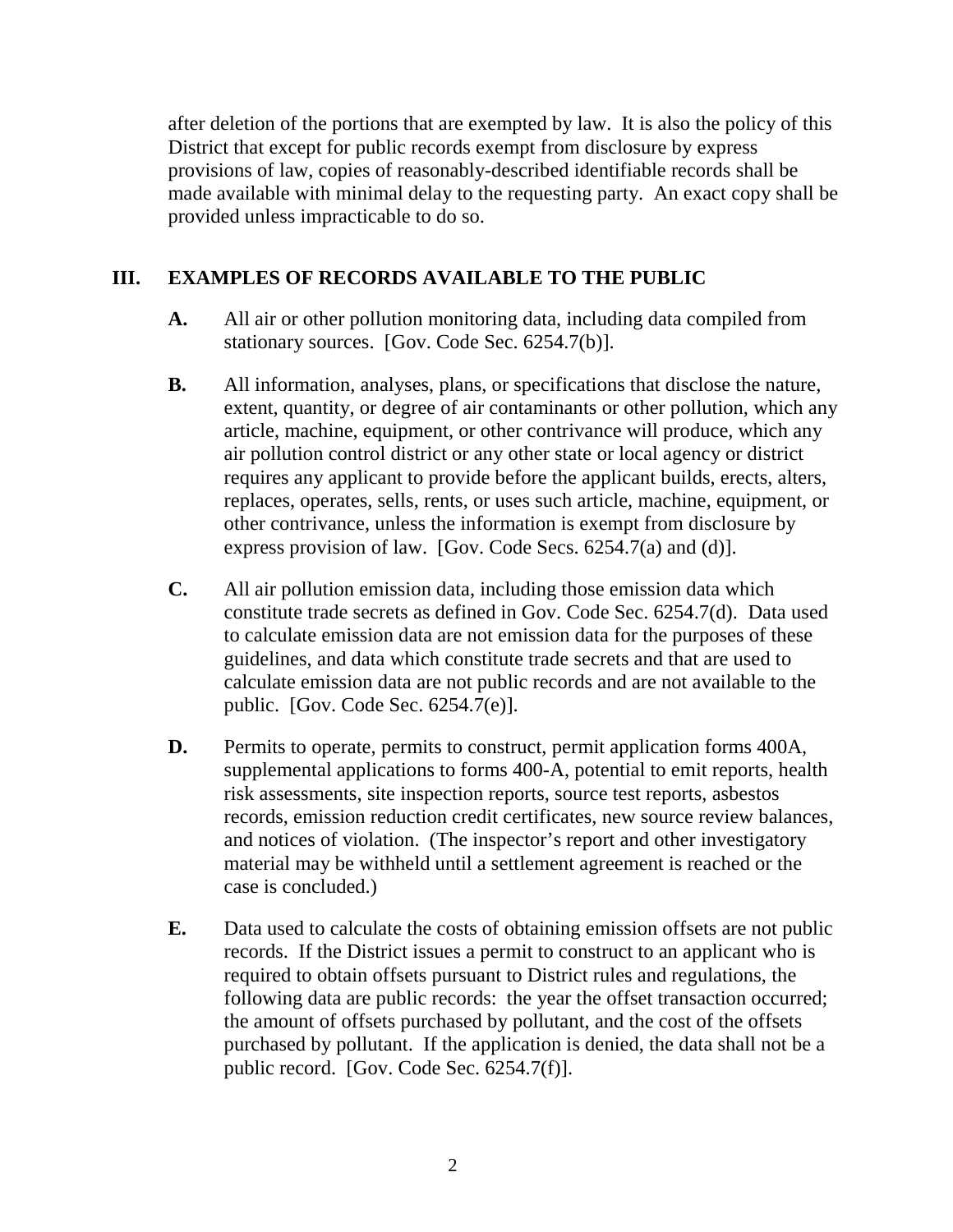**F.** District employment contracts. [Gov. Code Sec. 6254.8].

# **IV. RECORDS EXEMPT FROM DISCLOSURE**

- **A.** Preliminary drafts, notes, or interagency or intra-agency memoranda that are not retained by the District in the ordinary course of business, provided that the public interest in withholding those records clearly outweighs the public interest in disclosure. [Gov. Code Sec. 6254(a)].
- **B.** Records pertaining to pending litigation to which the District is a party, or to claims made pursuant to Division 3.6 (commencing with Section 810) of Title 1 of the Government Code, until the pending litigation or claim have been finally adjudicated or otherwise settled. [Gov. Code Sec. 6254(b)].
- **C.** Personnel, medical, or similar files, the disclosure of which would constitute an unwarranted invasion of personal privacy. [Gov. Code Sec. 6254(c)].
- **D.** Geological and geophysical data, plant production data, and similar information relating to utility systems development, or market or crop reports, which are obtained in confidence from any person. [Gov. Code Sec. 6254(e)].
- **E.** Records of complaints to, or, investigations conducted by, or for, the District for law enforcement or permit purposes, or any analysis or conclusions of an investigating officer. Notwithstanding the above, the time, substance, and location of all complaints or requests for assistance received by the District and the time and nature of the response thereto, including, to the extent the information regarding the incident is recorded, the time, date, and location of occurrence, the time and date of the report, the factual circumstances surrounding the incident, and the name, age, and current address of the victim of the incident, are public records unless: 1) the disclosure of such information would endanger the safety of a person involved in an investigation; 2) would endanger the successful completion of the investigation or a related investigation [Gov. Code Sec. 6254(f)]; 3) would be an unwarranted invasion of privacy; 4) might identify confidential sources; or 5) would reveal information supplied in confidence. This exemption is inapplicable to requests made by a district attorney. [Gov. Code Sec. 6262].
- **F.** Test questions, scoring keys, and other examination data related to examination for employment or academic examination. [Gov. Code Sec.  $6254(g)$ ].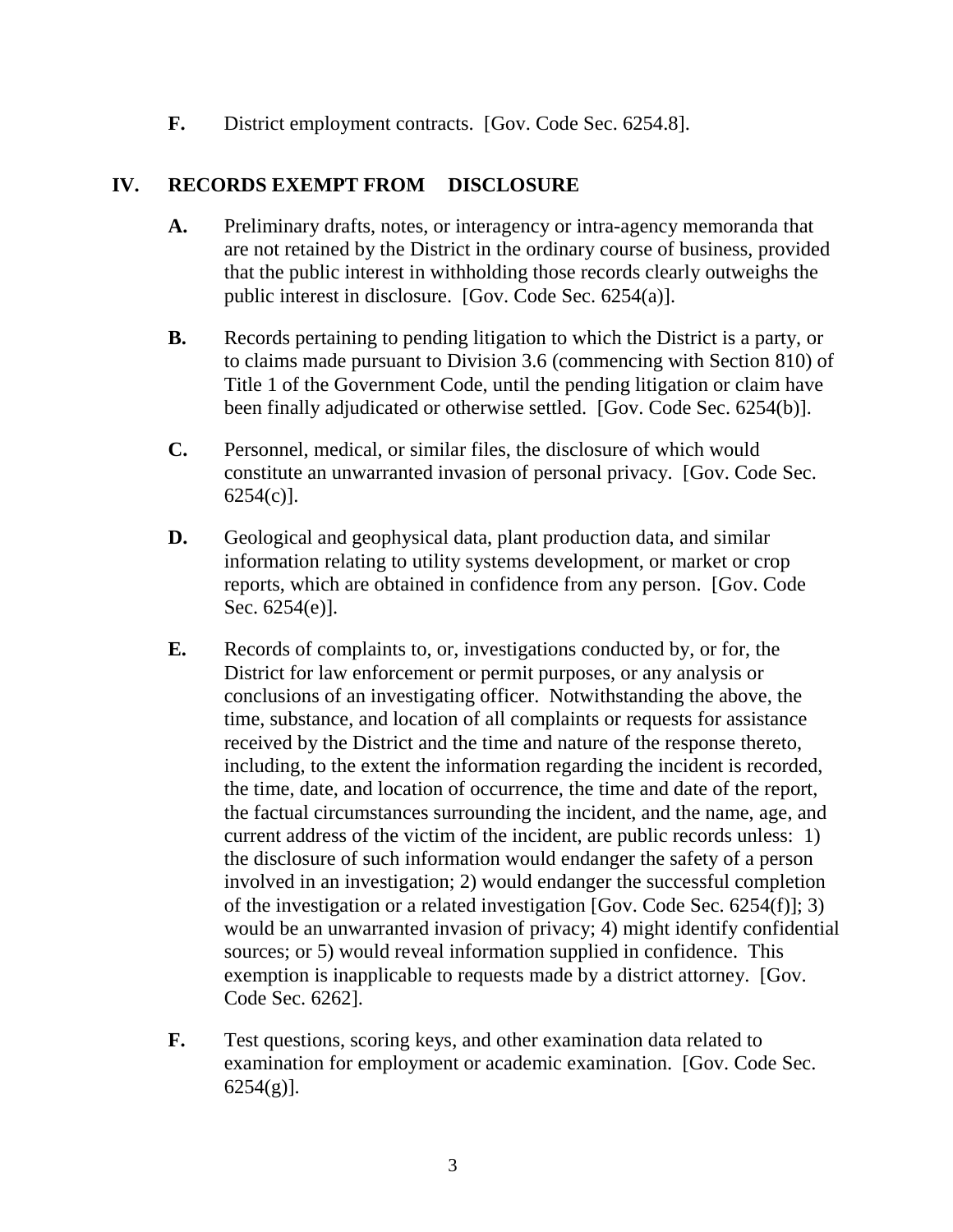- **G.** The contents of real estate appraisals, engineering or feasibility estimates and evaluations made for or by the state or local agency relative to the acquisition of property, or to prospective public supply and construction contracts, until such time as all of the property has been acquired or all of the contract agreements obtained. However, the law of eminent domain shall not be affected by this provision. [Gov. Code Sec. 6254(h)].
- **H.** Library circulation records kept for the purpose of identifying the borrower of items available in the library, and library and museum materials made or acquired and presented solely for reference or exhibition purposes. [Gov. Code Sec. 6254(j)].
- **I.** Records the disclosure of which is exempted or prohibited pursuant to federal or state law, including, but not limited to, provisions of the Evidence Code relating to privilege. [Gov. Code Sec. 6254(k)].
- **J.** Confidential communications between the District and its attorneys. [Ev. Code Sec. 954].
- **K**. Records of documents covered by the attorney work product privilege, or any other judicially recognized privilege, including but not limited to, the deliberative process privilege.
- **L.** Records which relate to Grand Jury testimony**.**
- **M**. Documents which are privileged under Section 1040 of the Evidence Code which provides:
	- "(a) As used in this section, 'official information' means information acquired in confidence by a public employee in the course of his duty and not open, or officially disclosed, to the public prior to the time the claim of privilege is made;
	- (b) A public entity has a privilege to refuse to disclose information and to prevent another from disclosing such information, if the privilege is claimed by a person authorized by the public entity to do so; and:
		- 1) Disclosure is forbidden by an act of the Congress of the United States or a statute of this state; or
		- 2) Disclosure of the information is against the public interest because there is a necessity for preserving the confidentiality of the information that outweighs the necessity for disclosure in the interest of justice; but no privilege may be claimed under this paragraph if any person authorized to do so has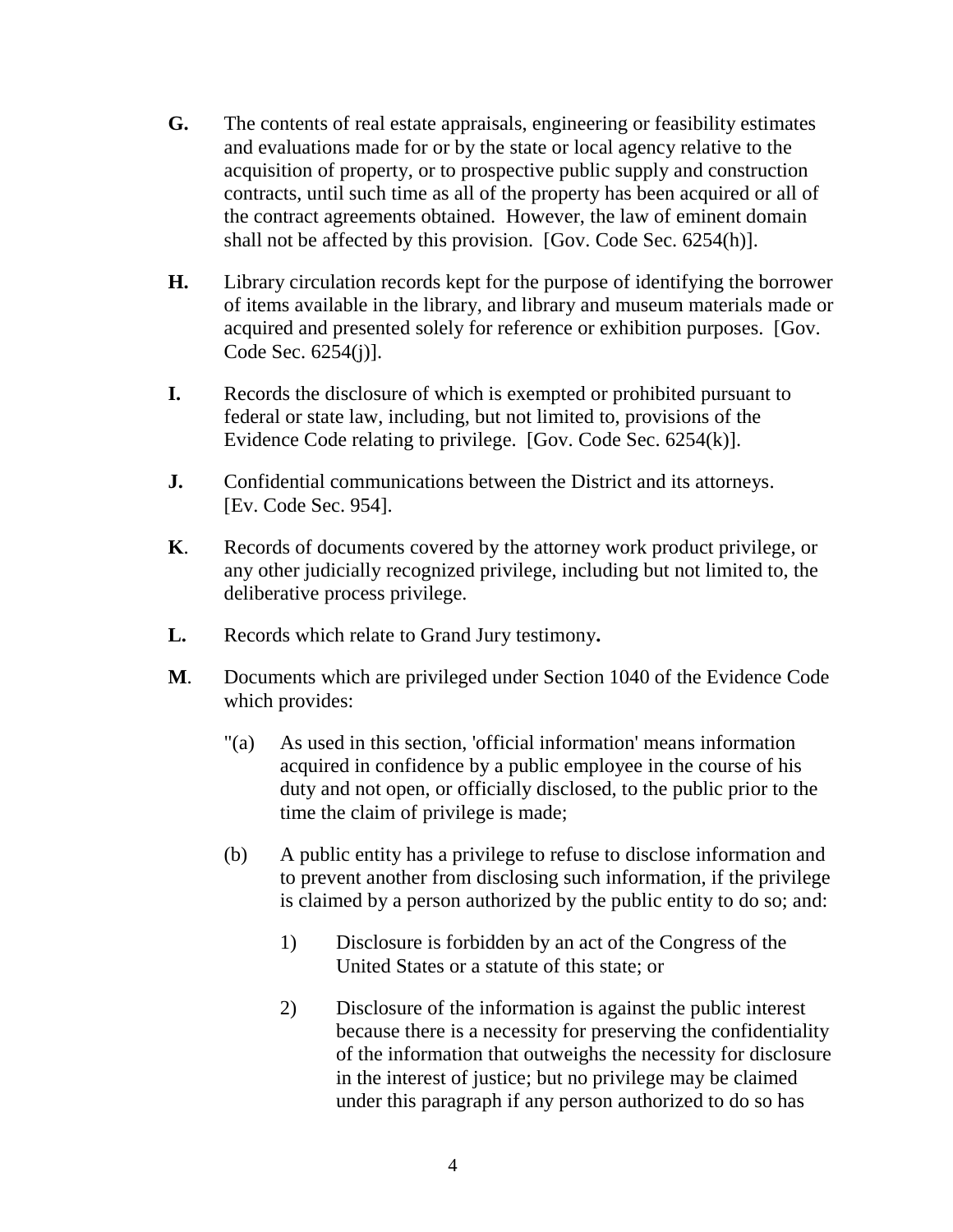consented that the information be disclosed in the proceeding. In determining whether disclosure of the information is against the public interest, the interest of the public entity as a party in the outcome of the proceeding may not be considered."

- **N.** Trade secrets, with the exception of emission data, which may include, but are not limited to, any formula, plan, pattern, process, tool, mechanism, compound, procedure, production data, or compilation of information which is not patented, which is known only to certain individuals within a commercial concern who are using it to fabricate, produce, or compound an article of trade or a service having commercial value, and which gives its user an opportunity to obtain a business advantage over competitors who do not know or use it. [Gov. Code Sec. 6254.7(d)].
- **O.** Computer software, which includes computer mapping systems, computer programs, and computer graphics systems, developed by a state or local agency including the District. [Gov. Code Sec. 6254.9(a) and (b)].
- **P.** Records that relate to volatile organic compounds and chemical substances information received or compiled by an air pollution control officer pursuant to Health and Safety Code Section 42303.2. [Gov. Code Sec. 6254.11]
- **Q.** Records in which the District determines that, on the facts of the particular case, the public interest served by not making the record public clearly outweighs the public interest served by disclosure of the record. [Gov. Code Sec. 6255]. The cost and burden to the District may be relevant factors in determining the public interest in not making the record public.
- **R**. A memorandum submitted to a state body or the District's Governing Board by its legal counsel pursuant to subdivision (q) of Government Code Section 11126 or 54956.9 until the pending litigation has been fully adjudicated or otherwise settled. The memorandum shall be protected by the attorney work-product privilege until the pending litigation has been finally adjudicated or otherwise settled. [Gov. Code Sec. 6254.25].

# **V. PROCEDURE**

# **A. Requesting Copies of Public Records**

All requests for copies of public records should be made in writing and addressed to the Public Records Unit. A Public Records Request Form is currently available by fax-back service at (909) 396-3700, and on the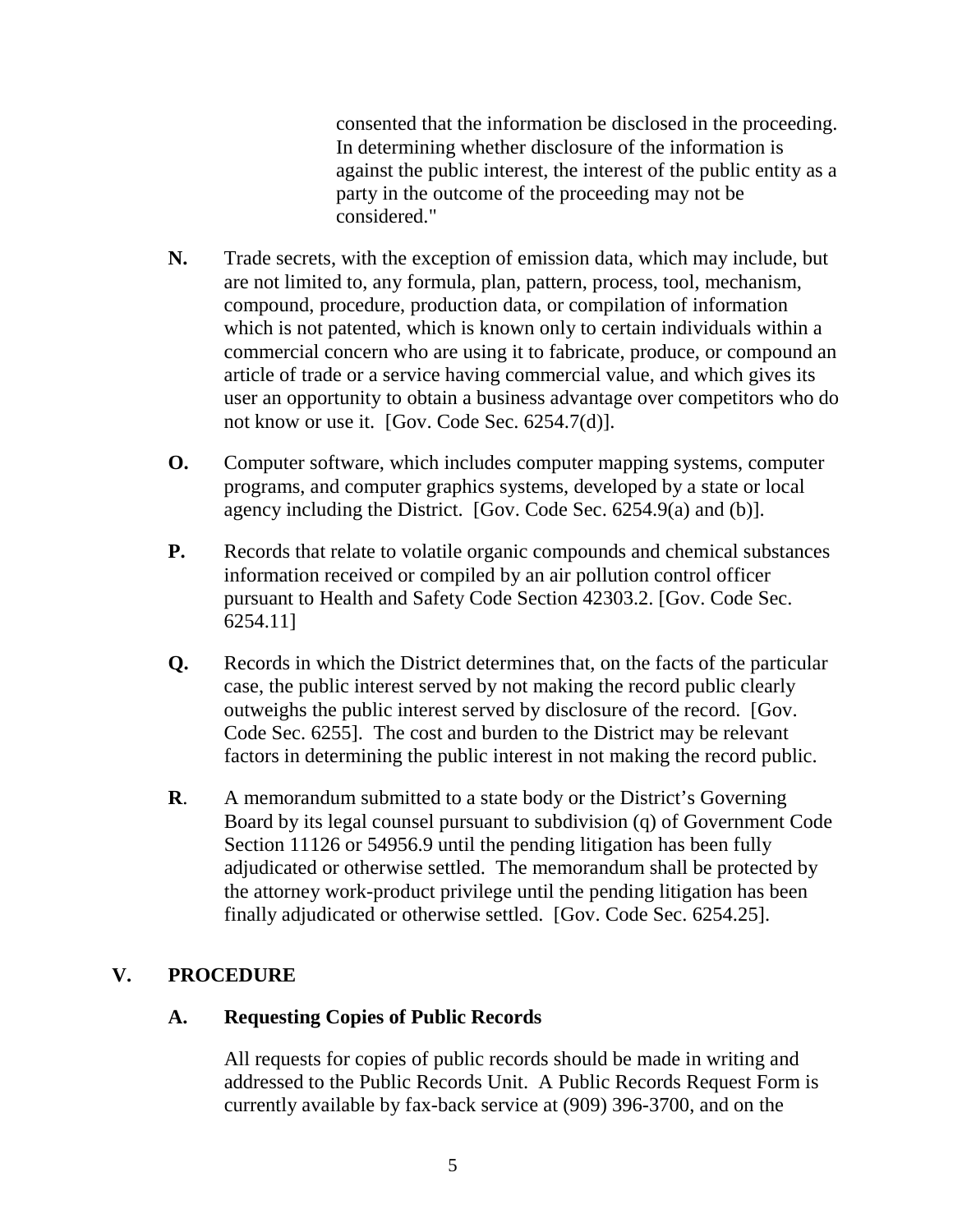District's web page at http:/[/www.aqmd.gov.](http://www.aqmd.gov/) Select "Community $\rightarrow$ Public Information  $\rightarrow$  Public Records." Requests may be sent by facsimile to the Public Records Unit at (909) 396-3330, or you may send by email at PublicRecordsRequests@aqmd.gov. All requests for copies of records should reasonably describe an identifiable record. [Gov. Code Sec. 6253]. Reasonable restrictions may be imposed upon general requests for voluminous classes of documents. Copies will be provided unless 1) disclosure would infringe a copyright or trade secret, 2) the records are exempt from disclosure by express provisions of the law, or 3) the volume of requested records would be impracticable for the District's day-to-day operation. The District shall provide a copy of an electronic record in the format requested if the requested format is one that has been used by the agency to create copies for its own use or for provision to other agencies. Records held by the District in electronic format may be requested in accordance with provisions specified in Gov. Code Sec. 6253.9.

#### **B. Assistance Provided to Requestors**

When a member of the public requests to inspect a public record or obtain a copy of a public record, the District, in order to assist the member of the public make a focused and effective request that reasonably describes an identifiable record or records, shall do the following, to the extent reasonable under the circumstances:

(1) Assist the member of the public to identify records and information that are responsive to the request or to the purpose of the request, if stated.

(2) Describe the information technology and physical location in which the records exist.

(3) Provide suggestions for overcoming any practical basis for denying access to the records or information sought. [Gov. Code Sec. 6253.1]

#### **C. Response Time**

The District shall determine within 10 days from receipt of the public records request if the request, in whole or in part, seeks copies of discloseable public records in the possession of the District. In unusual circumstances, additional time up to 14 days may be warranted. The District shall promptly notify the requestor of its determination and the reasons therefor. [Gov. Code Sec. 6253(c)]. Such notification will include a public records reference number, which should be used in any further correspondence relating to the request. If there is a large amount of material to compile, or if there is a question regarding the status of the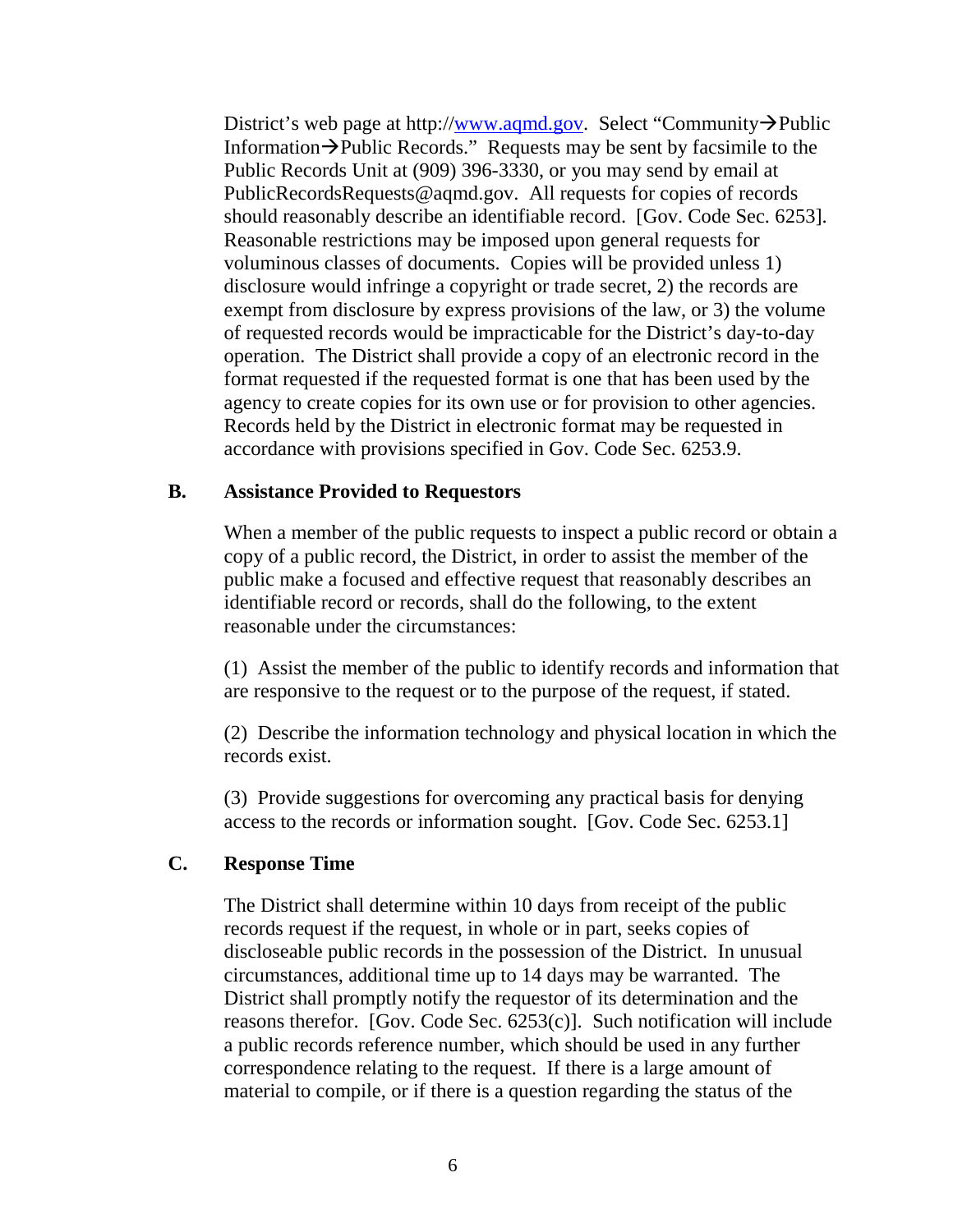requested records, the requestor will be notified by District staff of the approximate time frame involved in filling the request.

# **D. Exempt Records and Trade Secrets**

Records that are exempt from the Public Records Act will normally not be released. Only information claimed to be a trade secret at the time of submittal to the District may be treated as a trade secret. [*Masonite Corp. v. County of Mendocino A.Q.M.D.*, 49 Cal.Rptr.2d 639 (1996)]. The procedures set forth below will be used when responding to a Public Records Act request that concerns records claimed as exempt or trade secret, and will also be used for any District-initiated review of records claimed as exempt or trade secret.

The District will provide notice, by certified mail and email, to the facility or entity claiming exempt or trade secret status. The facility or entity is responsible for providing the District with its current mailing address and the appropriate email address for purposes of receiving notice under this procedure, including any changes thereto. The notice from the District shall include a copy of the public records request and a request for a detailed and complete justification of the bases for exempt or trade secret status, as defined in Section IV. Within 15 calendar days of the date of the notice, the facility or entity must submit a declaration setting forth its justification as to why the records, or portions thereof, should be withheld from disclosure. The Public Records Unit Staff will be available to assist the facility or entity with any questions regarding this process. If no justification is timely received, the subject records shall be released as specified herein.

Any justification claiming trade secret status must include a sworn declaration that should address the following six factors (Restatement of Torts Sec. 757.):

- 1. the extent to which the information is known outside of the person's business;
- 2. the extent to which it is known by employees and others involved in the person's business;
- 3. the extent of measures taken by the person to guard the secrecy of the information;
- 4. the value of the information to the person's business and to the person's competitors;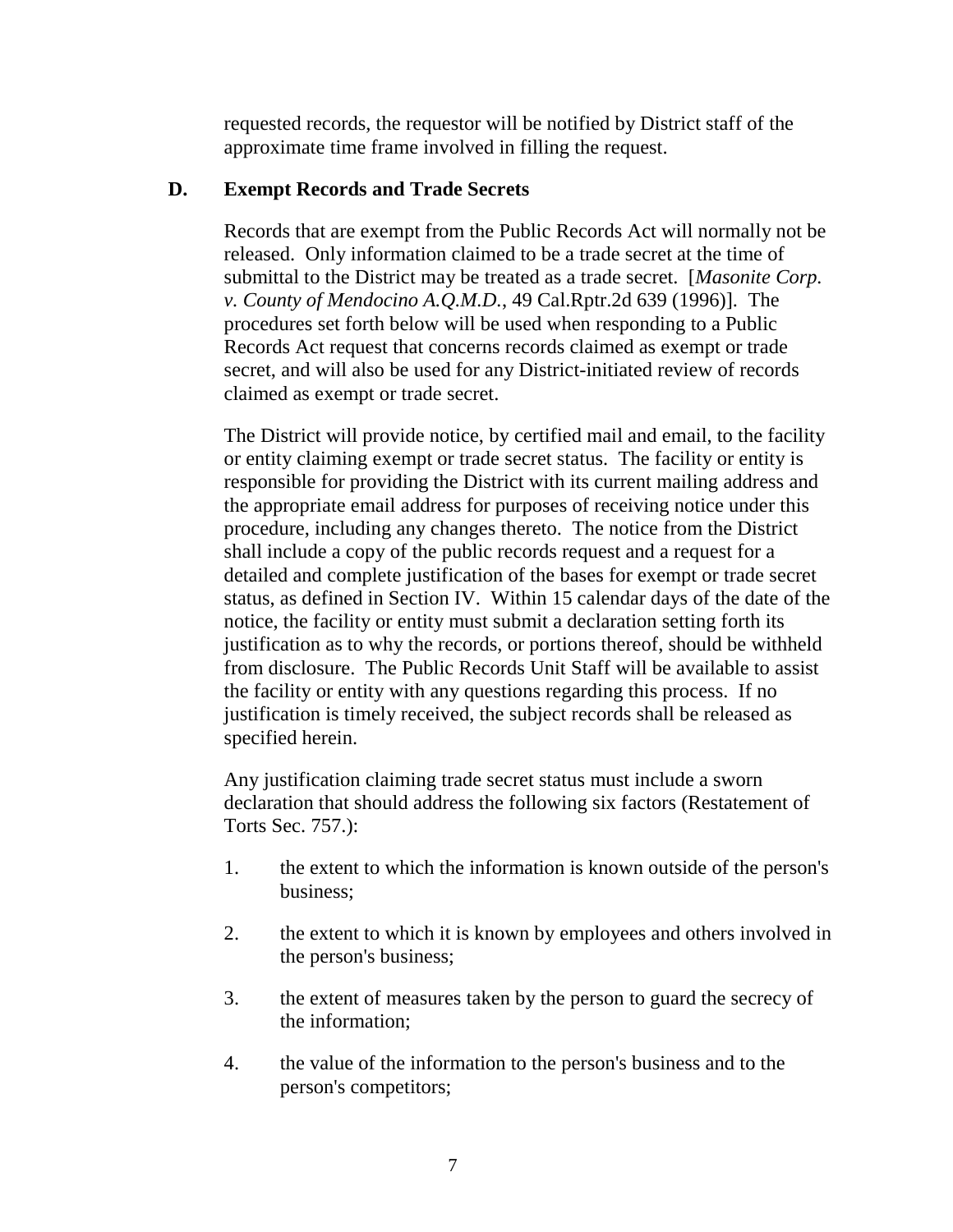- 5. the amount of effort or money expended by the person in developing the information; and
- 6. the ease or difficulty with which the information could be properly acquired or duplicated by others.

In addition, any justification must be specific enough so as to identify exactly which information in a document constitutes a trade secret or is exempt, so that it may be redacted from the document, with the remaining information to be released. Accordingly, all documents subject to the request should be reviewed by the facility or entity claiming exempt or trade secret status before submitting its justification to enable it to specifically segregate information contained in those documents that may or may not be released. Failure to so segregate may result in the release of all information.

The District shall evaluate the justification, and any other information at its disposal and shall determine if the justification supports the claim that the material is in fact exempt or is a trade secret under Gov. Code Sec. 6254 and Sec. 6254.7, or otherwise privileged. If the District determines that the claim is supported by the justification and that the material is exempt or a trade secret, the Public Records Coordinator shall notify the requestor that the data sought is exempt or a trade secret and therefore cannot be released. The requestor shall be advised of the requestor's right to bring appropriate legal action to compel disclosure. Any such action should name the facility or entity claiming an exemption from disclosure as a real party in interest.

If the District determines that the claim of exemption or trade secret is not meritorious or is inadequately supported by the evidence, the District shall promptly notify, by certified mail and email, the facility or entity who claimed exempt or trade secret status that the justification is inadequate, and that the facility or entity has a right to bring appropriate legal action to prevent disclosure. The notification shall also inform the facility or entity who claims exempt or trade secret status that the information will be released if: (1) within 21 calendar days from the date of the notification, the facility or entity fails to file court pleadings to initiate judicial review of its trade secret claim, and fails to notify the District of such filing; or (2) once legal proceedings are initiated, a trial court determines that the trade secret exemption does not apply and further determines that the information may be released. If a facility has filed court pleadings to initiate judicial review within the 21-day period but the trial court has not made a determination on the trade secret status of the information within 120 days from the day judicial review is initiated, the District retains the discretion to release the information unless there is a court order prohibiting such release. In the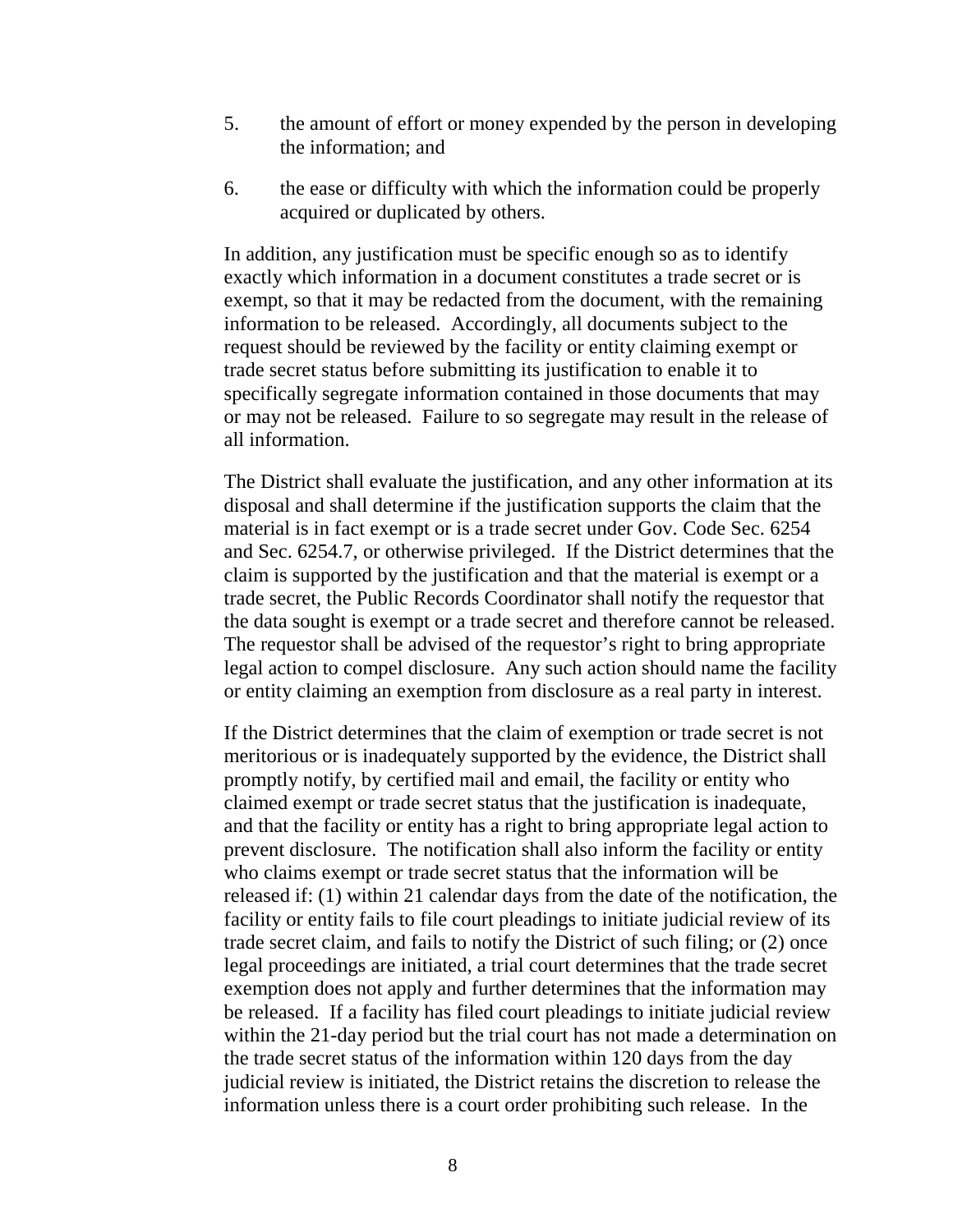event the facility or entity cannot be reached at its last listed mailing or email address with the District, the information shall be released after 21 calendar days from the date of such notice. Any legal action brought by the facility or entity should name the requestor as a real party in interest.

The above procedures regarding exempt records and trade secrets may not apply to requests made by other governmental agencies for purposes of carrying out their official responsibilities, if such agencies agree to treat the disclosed material as confidential pursuant to a written confidentiality agreement with the District. The confidentiality agreement shall designate those persons authorized by the requesting governmental agency to obtain the information. [Gov. Code Sec. 6254.5].

The above procedures are also inapplicable if the requestor and the facility or entity enters into an agreement waiving any objections to the District's release of the requested information. A signed copy of the agreement must be provided to the District.

### **E. Trade Secret Document Provided Pursuant to AB 2588, the "Air Toxics Hot Spots" Act**

If an operator believes that any information required in the facility diagram specified pursuant to division (b) of Health and Safety Code Section 44342 involves the release of a trade secret, the operator shall nevertheless make the disclosure to the District, and shall notify the District in writing of that belief in the report. [Health  $&$  Safety Code Sec. 44346(a)]. Subject to this section, the District shall protect from disclosure any trade secret designated as such by the operator, if that trade secret is not a public record. [Health & Safety Code Sec. 44346(b)]. All information collected pursuant to Chapter 3 of the Air Toxics Hot Spots Act constitute public records, except data used to calculate emissions data required in the facility diagram may constitute a trade secret. [*Masonite Corp. v. Superior Court*, 31 Cal.Rptr.2d 173 (1994)].

Upon receipt of a request for the release of information to the public which includes information which the operator has notified the District is a trade secret and which is not a public record, the following procedure applies:

- (1) The District shall notify the operator of the request in writing by certified mail, return receipt requested.
- (2) The District shall release the information to the public, but not earlier than 30 days after the date of mailing the notice of the request for information, unless prior to the expiration of the 30-day period,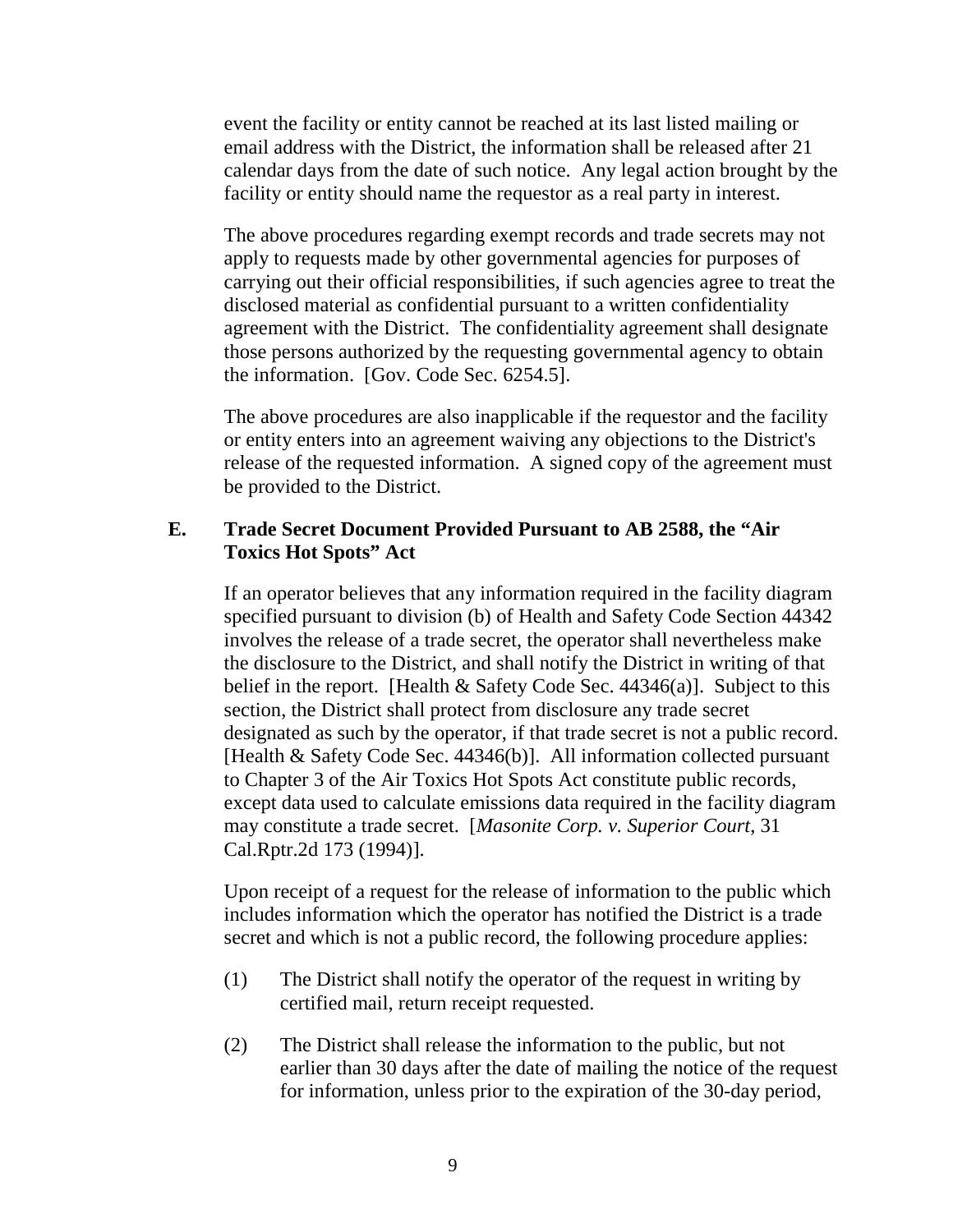the operator obtains an action in an appropriate court for a declaratory judgment that the information is subject to protection under this section or for a preliminary injunction prohibiting disclosure of the information to the public and promptly notifies the District of that action. [Health and Safety Code Sec. 44346(c)].

This section does not permit an operator to refuse to disclose the information required pursuant to this part to the District. [Health & Safety Code Sec. 44346(d)].

Any information determined by a court to be a trade secret, and not a public record pursuant to this section, shall not be disclosed to anyone except an officer or employee of the District, the state, or the United States, in connection with the official duties of that officer or employee under any law for the protection of health, or to contractors with the District or the state and its employees if, in the opinion of the District or the state, disclosure is necessary and required for the satisfactory performance of a contract, for performance of work, or to protect the health and safety of the employees of the contractor. [Health and Safety Code Sec. 44346(e)].

#### **F. Subpoenas**

The Public Records Act is not applicable in situations where subpoenas have been issued to the District for document production. Any such subpoenas shall be referred to the District's Custodian of Records, or General Counsel's Office, unless otherwise directed by that office.

#### **G. Requests for Access to Inspect Specific Files**

It is the policy of the District that all records open for public inspection shall be made available with the least possible delay.

Public records are open to inspection at all times during the office hours of the District, and every person has a right to inspect any public record as defined herein. To permit sufficient time for the District to compile the records for review, an appointment to view the records should be made by the requestor. A request to inspect public records in the custody of the District should be in writing and should describe the records with sufficient specificity to enable the District to identify the information sought.

Records that are exempt from the Public Records Act and records claimed to contain trade secrets will be handled in the manner described in Subsection D. If a delay occurs, the requestor will be notified of the reasons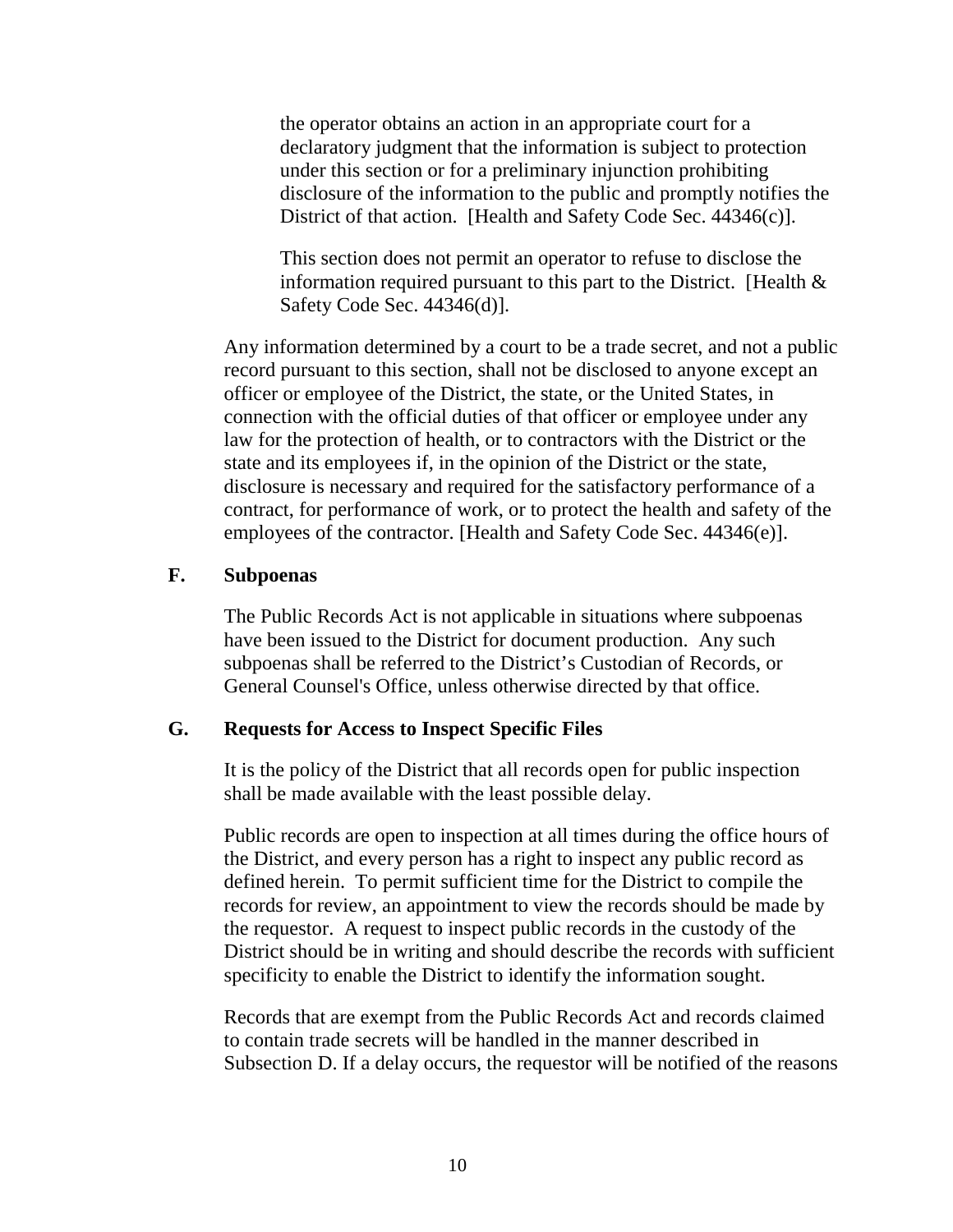and offered the option of either viewing that portion of the record that is available, or waiting until the complete record is available.

The Public Records Coordinator, or a designated representative, will be available to assist the requestor during the inspection. The requestor will be provided with the records and a work space. The Public Records Coordinator, or the designated representative, will ensure that no records are removed or altered. If the requestor asks for photocopies of certain records, the Public Records Unit will arrange for the copies to be made and mailed within 10 business days. The requirements set forth in Section VI regarding fees will be applicable.

The requestor may arrange for a private copying service to come to the District to photocopy the records after an appointment has been made with the Public Records Unit Staff. The Public Records Unit Staff, or a designated representative, will monitor the copying process to ensure that no records are removed or altered.

# **VI. FEES**

**A.** The Public Records Act requires "payment of fees covering direct costs of duplication, or a statutory fee, if applicable." [Gov. Code Sec. 6253(b)]. In addition, when records are requested in electronic format, the requestor shall bear the cost of producing a copy of the record, including the cost to construct the record and the cost of programming and computer services necessary to produce a copy of the record when either of the following applies: (1) the District would be required to produce a copy of an electronic record and the record is one that is produced only at otherwise regularly scheduled intervals, or (2) the request would require data compilation, extraction, or programming to produce the record. [Gov. Code Sec. 6253.9(b)] The Public Records Unit will provide an invoice for charges due along with the copied records. These charges are due and payable upon receipt of the invoice and the copied records. Non-payment of invoices could result in a requirement that requests for records be pre-paid in person before releasing the requested documents.

#### **B. Fees for Copies of Public Records**

The Finance Division shall set the rate to be charged for the direct cost of duplication. There is no charge for copies totaling less than 10 pages. For 10 or more pages, the photocopying fee is 15 cents per page for all pages, including the first 9 pages. Paper copies generated from computer database programs, diskette or microfiche are 15 cents per page. There is no charge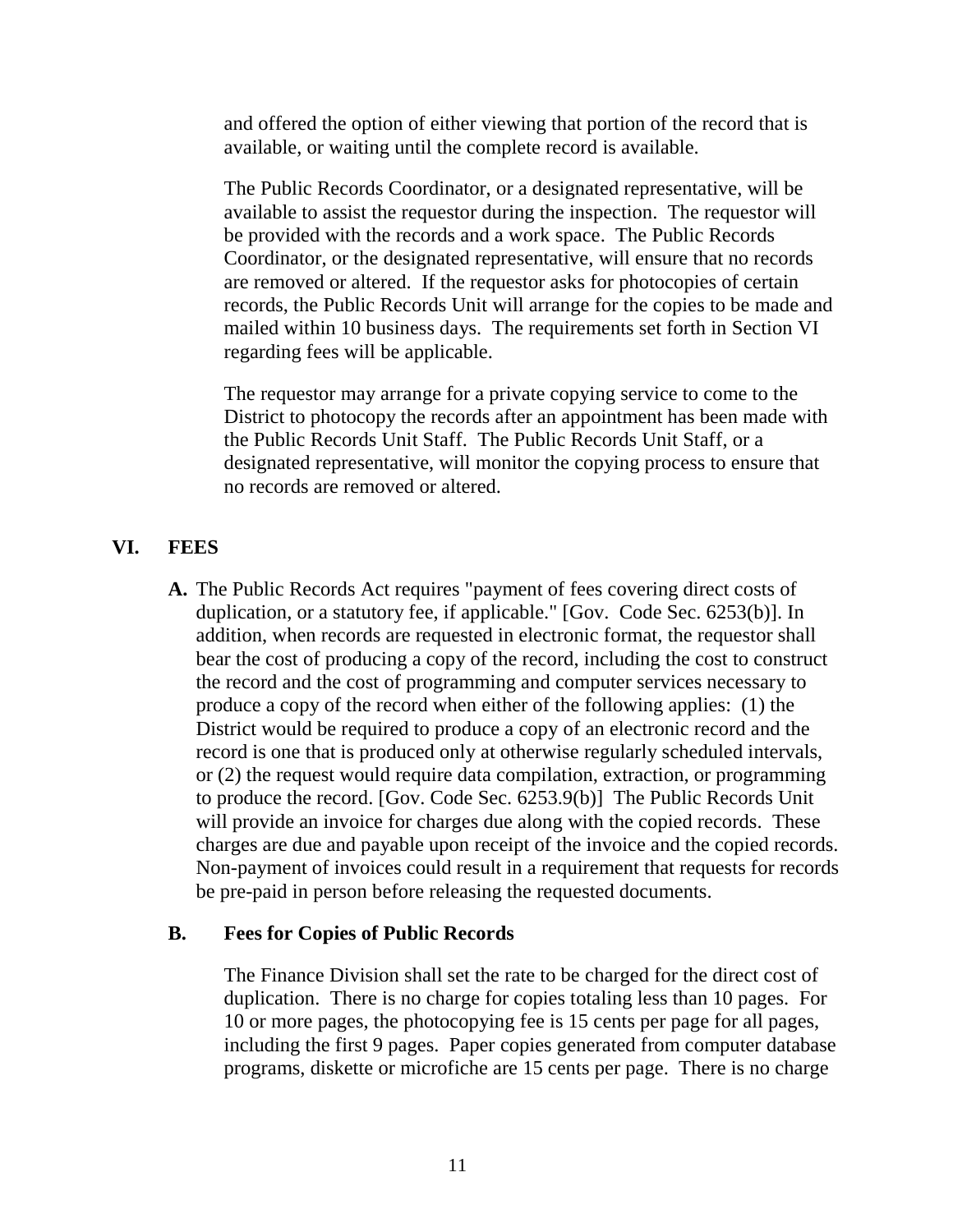for copied CD's or copied diskettes. Copied audio tapes are \$5.00 each and copied microfiche are \$8.00 each.

The transfer of gathered electronic records onto CD or diskette typically costs \$10.00 each. Fees for programming and computer services, however, will be based on the actual cost of the staff performing the work. The level of staff needed to fulfill the request for electronic information could vary depending on the intricacies and complexity of the request. For significant efforts, the requestor may be required to pay a portion or all of these costs in advance of commencing the work. The requestor may submit a request for a waiver or a reduction of fees incurred, which will be considered by the **District** 

# **VII. RESPONSIBILITIES**

# **A. Public Records Unit**

The Executive Officer will designate the office that will have primary responsibility for coordinating the District's compliance with the California Public Records Act. That responsibility includes:

- 1. Receiving, logging, and tracking all requests for public records;
- 2. Determining the possible location of the records, and routing copies of requests to the appropriate organizational unit to obtain copies of records requested and following up to meet return date deadlines;
- 3. Assisting the public in understanding what information is available, and what must be done to obtain access to, or copies of, public records;
- 4. Ensuring that the General Counsel's Office reviews any material subject to confidentiality of data, trade secret status or any other exemption or basis for non-disclosure under the Public Records Act and provides their comments as to whether the requested records may be released;
- 5. Following the procedures outlined above dealing with trade secrets if a record has been identified as a trade secret or appears to be confidential;
- 6. Providing the necessary notices and public records within the appropriate period of time as outlined in these guidelines;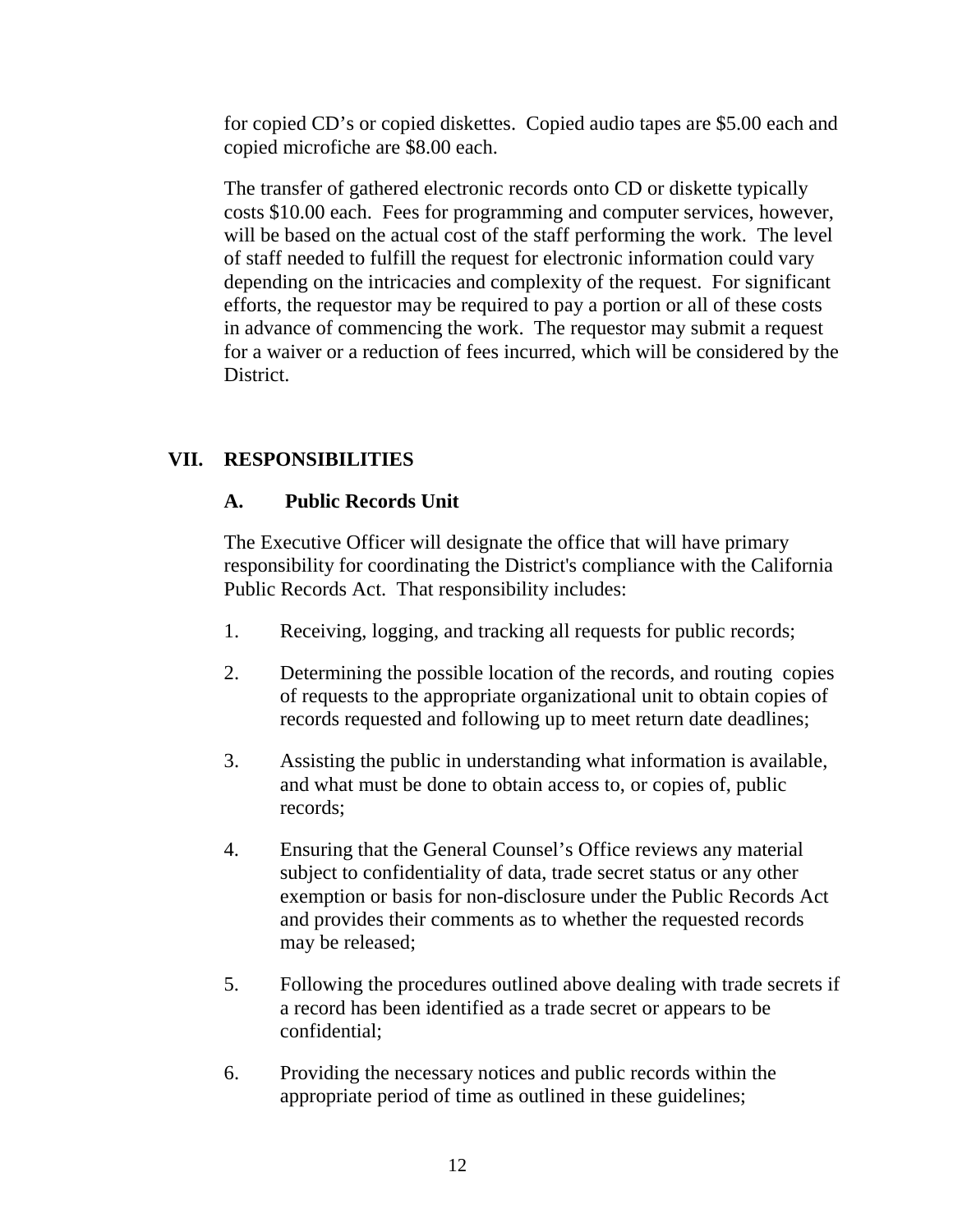- 7. Ensuring that all records are safeguarded while in the possession of the office in charge of Public Records Requests;
- 8. Making sure that all originals of records are returned to the appropriate organizational units as soon as possible; and
- 9. Ensuring that requests from the media are coordinated with the Media Office.

# **B. Organizational Units in Custody of Records**

The District's organizational units are custodians of their own records created as a result of their activities, whether or not they are storing the records. The custodial units will be responsible for retrieving, gathering, and copying the records requested of them. These records are to be reviewed by the organizational unit manager for information that is a trade secret or otherwise exempt from disclosure. Such information, if reasonably segregable, shall be redacted under the guidance of the General Counsel's Office.

The custodial unit must determine if they are, or are not, in possession of the records requested and notify the Public Records Unit so they may comply with the response time specified in Section V.C of these guidelines [Gov. Code Sec.  $6253(c)$ ]. If there are records in response to the request, the properly reviewed records will be promptly provided to the Public Records Unit.

# **C. Records Management Unit**

The Records Management Unit of the District is not considered to be the custodian of records. Any requested records in its possession will be provided to the Public Records Unit, who will send the requested records to the custodial unit to review for confidentiality.

# **D. General Counsel**

Requests for records pertaining to documents that may not be released due to pending litigation, pending settlement or conclusion of Notices of Violation, or pending settlement or conclusion of civil cases, will be provided to the General Counsel's Office. The General Counsel's Office will be responsible for the timely identification and review of those records and will determine which records may be released.

The General Counsel's Office is also responsible for providing legal guidance in determining which records may be released under the Public